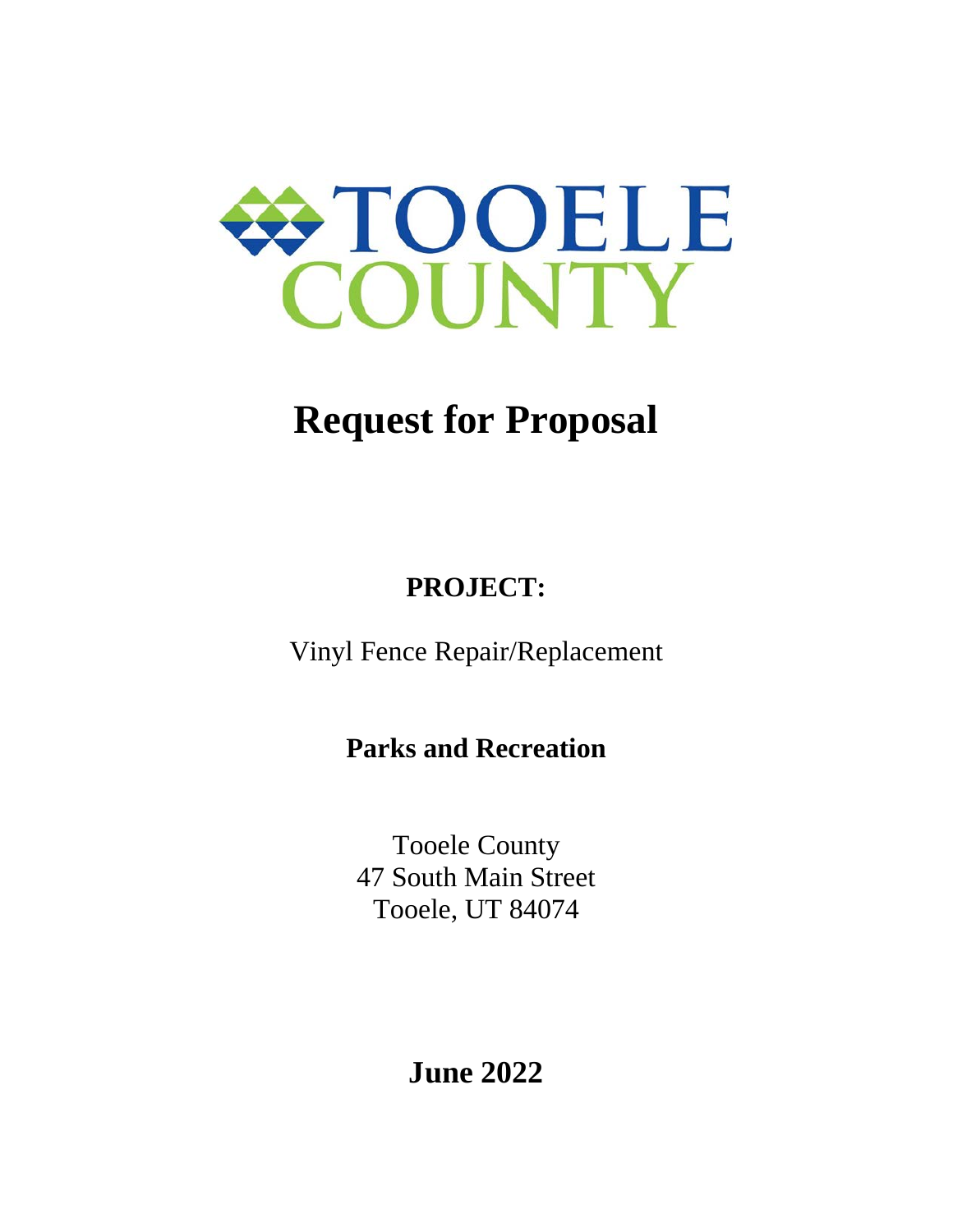#### **INTRODUCTION:**

Tooele County is soliciting proposals from qualified parties to repair and or replace fence and gates located at Deseret Peak Complex, 2930 UT 112, Grantsville, UT. The purpose of this Request for Proposals (RFP) is to obtain a contractor to repair and or replace vinyl fence and gates. The areas of concern for the purpose of this proposal are the 6ft privacy sections around the rentable pavilion and swimming pool.

Each party responding to this RFP is responsible to obtain all information, addenda, updates, etc., to meet the submittal dates and requirements.

Proposers are invited to conduct no-host site and facility inspections at their convenience. No appointment is needed.

#### **SCOPE OF WORK:**

Each proposal should have three separate bids.

1: A proposal to remove the existing 6ft vinyl fence and replace it with 6ft chain link fence with privacy slats.

2: A proposal to repair where possible and replace if needed the 6ft vinyl fence around the rentable pavilion including all posts and panels.

3. A proposal to repair where possible and replace if needed the 6ft vinyl fence around the swimming pool including all posts and panels.

#### **I. Mandatory Requirements**

The selected contractor will be required to:

- Complete work with proper permits obtained from Tooele County by selected contractor
- Contractor must maintain and provide proof of proper insurance for repair/replace and repainting as described herein.
- Provide a detailed schedule and staffing needs for fence repair project
- Details of fencing materials to be used for project
- Details of any warranty or guarantee you provide on your work
- Budget for project
- Three references who are familiar with your work in this field

#### **II. Financial Requirements**

All proposals must include a complete budget, detailing the following factors:

- Cost of materials and list of tools to be used on project
- Total amount of staff to be used for project, total cost of staff time
- Cost per fence: Please break out the price/cost of fencing repair and replacement per venue
- Cost of obtaining proper permits from Tooele County.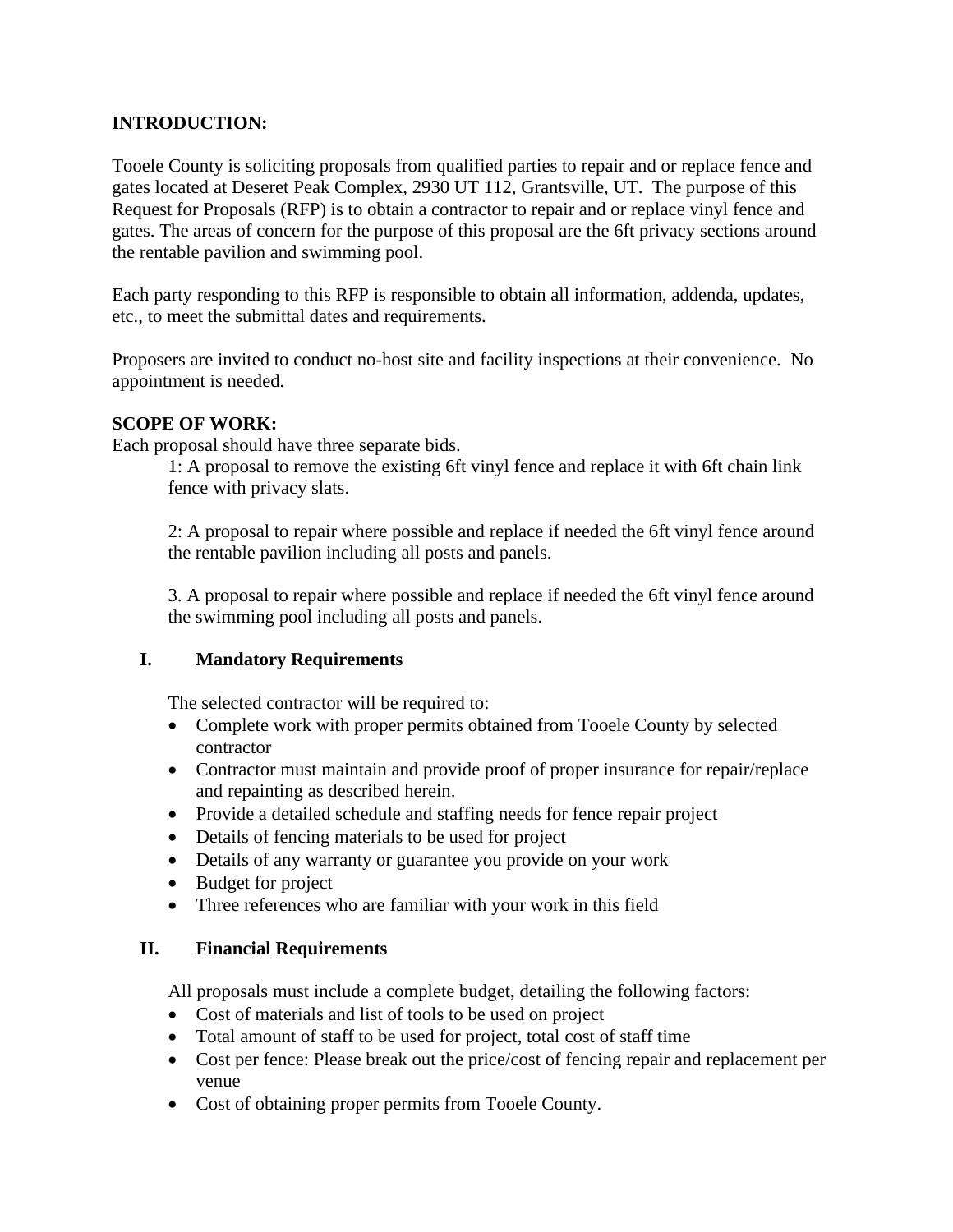#### **III. Qualifications**

The selected operator must demonstrate that it possesses experience in fence repair and or replacement. Provide three (3) references who are familiar with your work in this field.

#### **IV. Schedule**

The proposal shall include a detailed schedule. The schedule shall define milestones and provide approximate dates of start and completion of the milestones. The schedule shall anticipate lead time for materials and include a reasonable number of weather-delay days. For the purposes of this proposal, assume a reasonable start date.

#### **V. Timeline for RFP Process (times are MDT)**

| <b>Event / Action</b>                | Date                 |
|--------------------------------------|----------------------|
| <b>Advertise RFP</b>                 | June 23, 2022        |
| <b>Questions Due</b>                 | June 29, 2022        |
| County's Response to Questions       | <b>June 30, 2022</b> |
| Deadline for Submission of Proposals | <b>July 8, 2022</b>  |

#### **PROPOSAL CONTENTS:**

Proposals submitted for this project shall address all requested information. Firms are encouraged to keep the proposals brief and to the point, while still sufficiently detailed to allow for a fair evaluation. Proposals must include the following:

#### **A) Cover Letter (1 page maximum)**

The cover letter shall describe the offeror's business entity (corporation, LLC, partnership, sole proprietorship, etc.), and include: a statement of the offeror's general background, a discussion of the offeror's interest in the project, and the acknowledgement of receipt for any addendums.

#### **B) Project Team**

Identify project personnel and define their respective roles.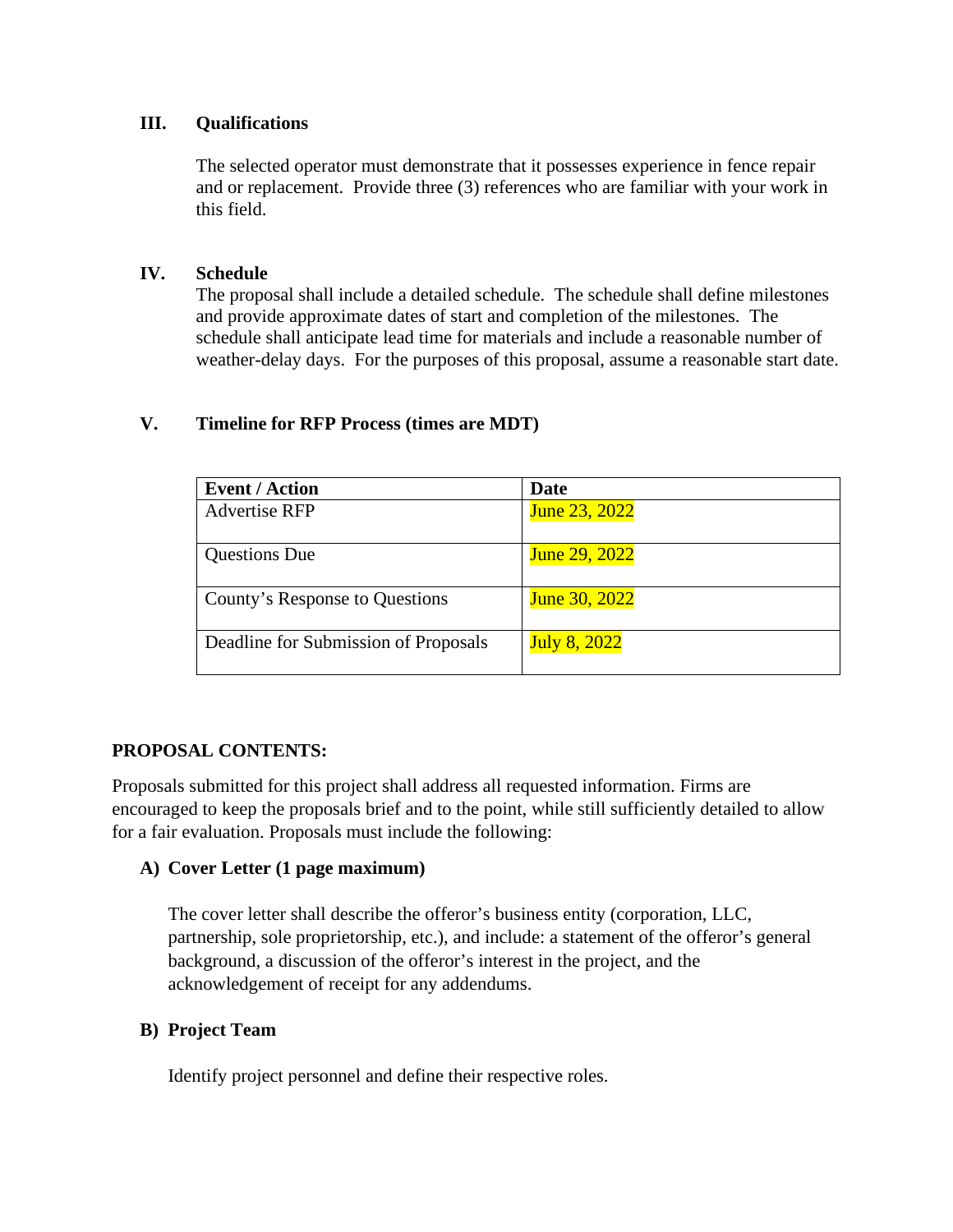#### **C) Substantive Content**

Describe the offeror's abilities to meet or exceed the qualifications set forth in items I, II, III, and IV above.

#### **D) Project Cost (Separately)**

Pursuant to Utah Code Annotated (UCA) § 63G-6a-707(7), the cost proposal will be evaluated independently from the technical proposal; and as such, **must** be submitted separately from the technical proposal. Offerors must not include costs or pricing data in their responses to the Mandatory Minimum Requirements and the Technical Response.

Offeror must include on a separate document a complete budget. If an offeror fails to include a complete budget, then its proposal will be considered nonresponsive, and the proposal will be rejected.

#### **E) Signature**

The proposal shall be signed by a representative authorized to bind the team and shall expressly state the proposal is valid until the County Council awards the contract. By signing the cover letter and submitting a proposal, the proposer covenants that the proposer is fully qualified to provide the required services, and that the submitted information is true and accurate and may be relied upon in evaluating the proposal.

#### **F) Non-Collusion Affidavit (Exhibit B)**

The attached Non-Collusion Affidavit must be completed and returned with proposal.

#### **PROPOSAL SUBMISSION:**

Submission of the proposal can occur through the Utah State Purchasing U3P Website, or via mail of a physical copy. Mailing instructions are below:

Three, individually sealed, copies of the proposal must be received by 4PM on the the due date for submittal: July 8, 2022

Mailed submittals must be addressed and sent to

**Tooele County Administration Building c/o Aspen Wimmer 47 South Main Street Tooele, UT 84074**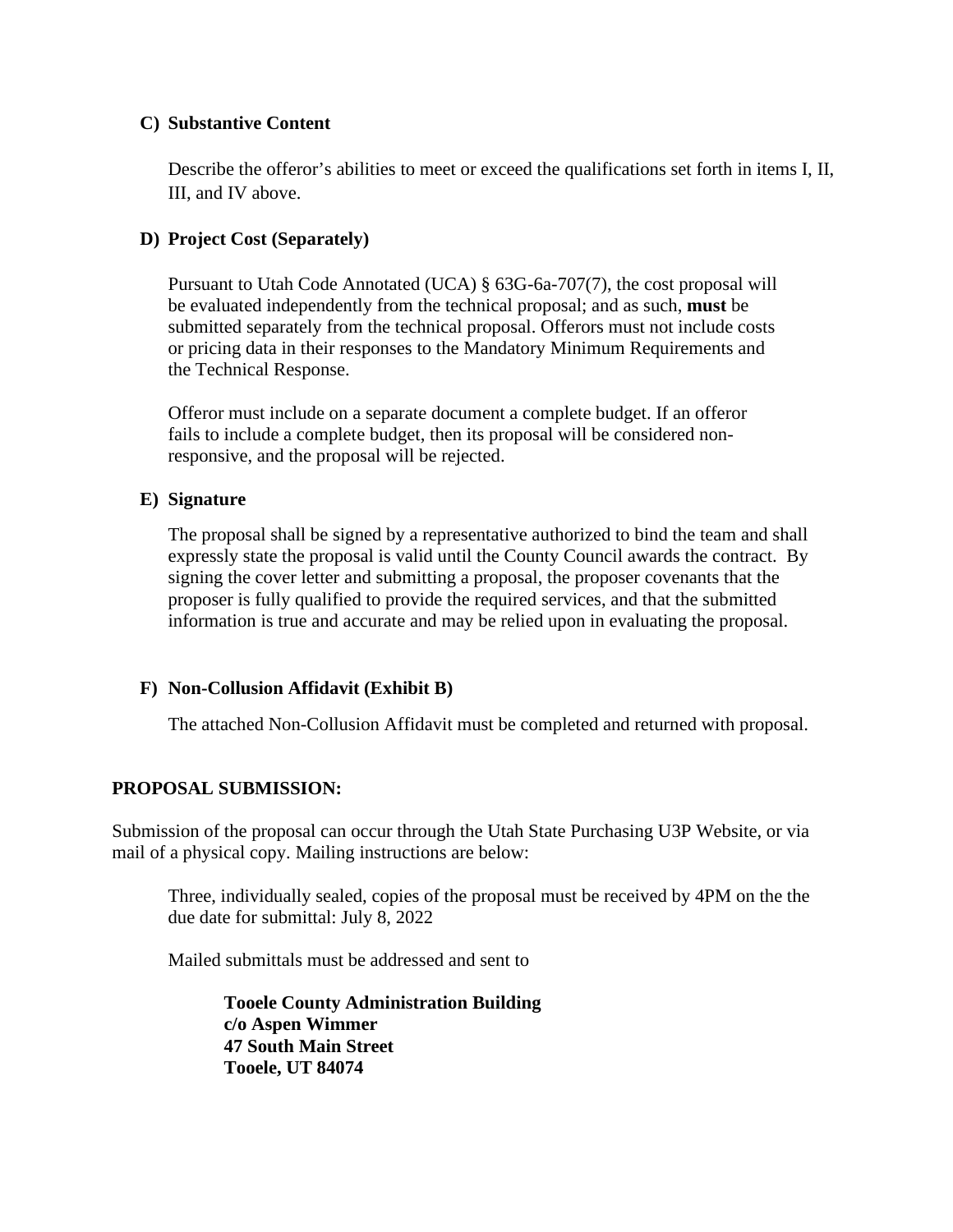Proposal shall be submitted in a sealed envelope. The outside lower right-hand corner of the envelope shall be marked:

#### **Sealed Proposal of (Firm Name)** *Landscape Services for Tooele County* **Tooele County Administration Building**

Questions must be submitted via email to Aspen Wimmer (aspen.wimmer@tooeleco.org) or through the Utah State Purchasing U3P Website, and are due no later than June 29, 2022 at 5pm.

Submissions, modifications or corrections received after the closing time on July 8, 2022 will be considered late and will not be opened.

If only one submission is received, County will evaluate proposal response to make sure the offer meets the minimum mandatory requirements and the technical RFP requirements stated in the RFP, and will determine if the cost proposal is fair and reasonable to award. Or, if time permits, resolicit submissions for the purpose of obtaining additional submissions.

Tooele County shall not be obligated to respond to any proposal submitted, nor shall it be legally bound in any manner whatsoever by the receipt of a proposal.

Tooele County reserves the right to extend or cancel all scheduled proposal due dates. Notice of such extensions or cancellations shall be sent via addendum to this RFP.

### **PROPOSAL REVIEWAL:**

Proposals will be reviewed by a selection committee consisting of at least three persons.

Proposals will be scored as follows:

Qualifications:

Evidence the offeror has the ability to complete the design project through certification and/or examples of past work

Construction Materials:

Durability and longevity of the fencing materials.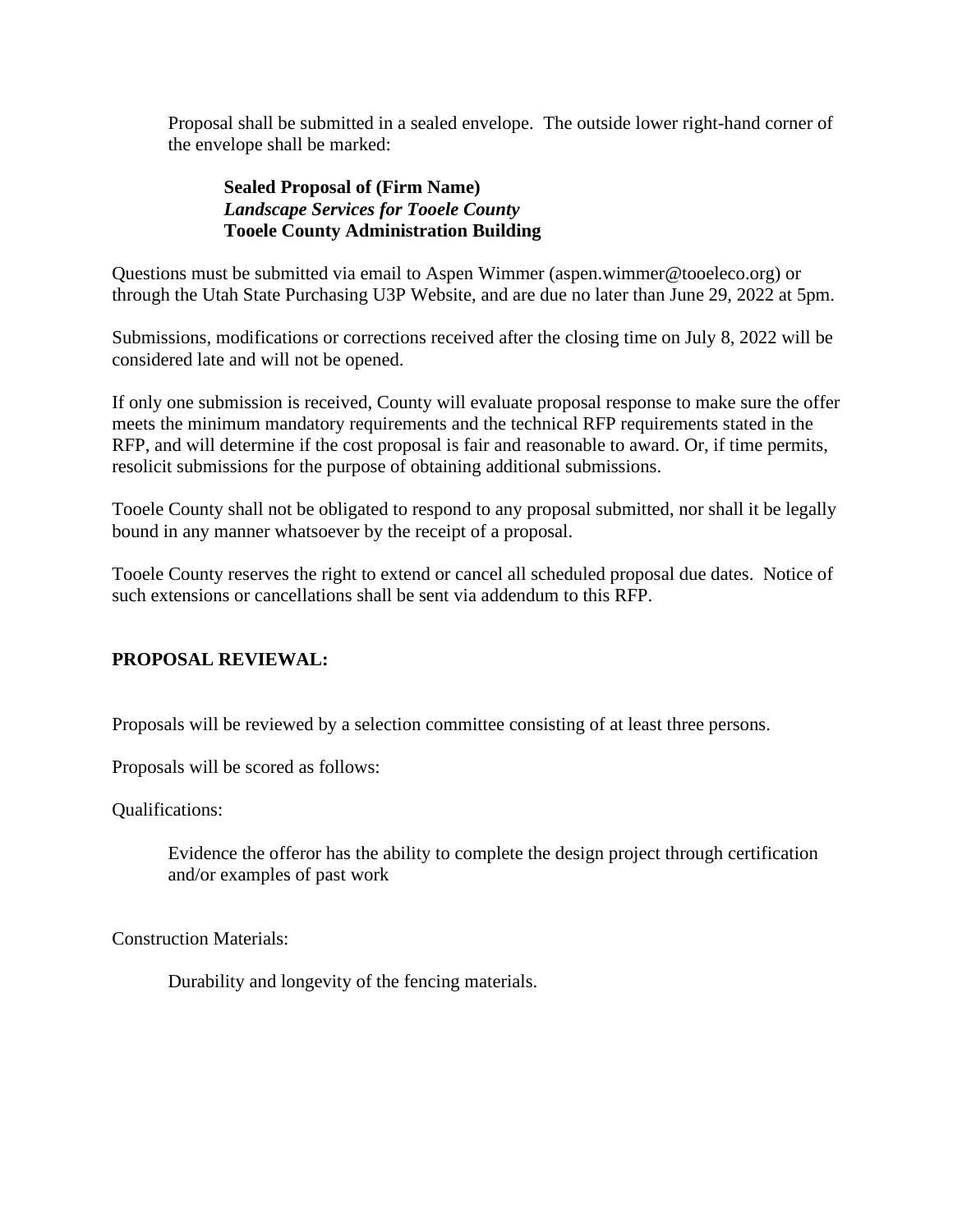#### Cost:

Purchasing will use the following cost formula: The points assigned to each offerors cost proposal will be based on the lowest proposal price. The offeror with the lowest Proposed Price will receive 100% of the price points. All other offerors will receive a portion of the total cost points based on what percentage higher their Proposed Price is than the Lowest Proposed Price. The formula to compute the points is: Cost Points x (Lowest Proposed Price/Proposed Price).

| <b>Technical Criteria:</b>    | <b>Possible Points:</b> |
|-------------------------------|-------------------------|
| <i>Qualifications</i>         |                         |
| <b>Construction Materials</b> |                         |
| Cost                          |                         |
| <b>Total:</b>                 |                         |

The County may then enter contract negotiations with the proposer who, in the sole discretion of the selection committee, is determined to have submitted the proposal with the highest score and the most responsive and responsible proposal that meets all the RFP's requirements.

#### **PROPOSAL REJECTION:**

Tooele County reserves the right to reject any or all proposals submitted or make modifications to the scope of work, subject to appropriate negotiation. Tooele County agrees to not discriminate based on age, race, religion, sex, color, national origin, marital status, family status, source of income, sexual preference, mental or physical disability in review of the proposals or execution of agreements to the work. This RFP does not constitute any form of offer to contract. Tooele County will not pay any costs incurred by the proposer in preparing or submitting the proposal.

#### **PROPOSAL ACCEPTANCE:**

Award will be made to the highest scoring responsive and responsible offeror, meeting all RFP stated requirements.

Tooele County reserves the right to award a contract based on a proposal submitted or to further negotiate with proposer.

By submission of a proposal, proposer agrees to be legally bound, thereby if its proposal is accepted.

Contracts arising out of proposals submitted hereunder (including any negotiations that follow) shall not be binding on Tooele County, its officers, employees, or agents unless and until formally approved and duly executed by the Tooele County Manager or Council.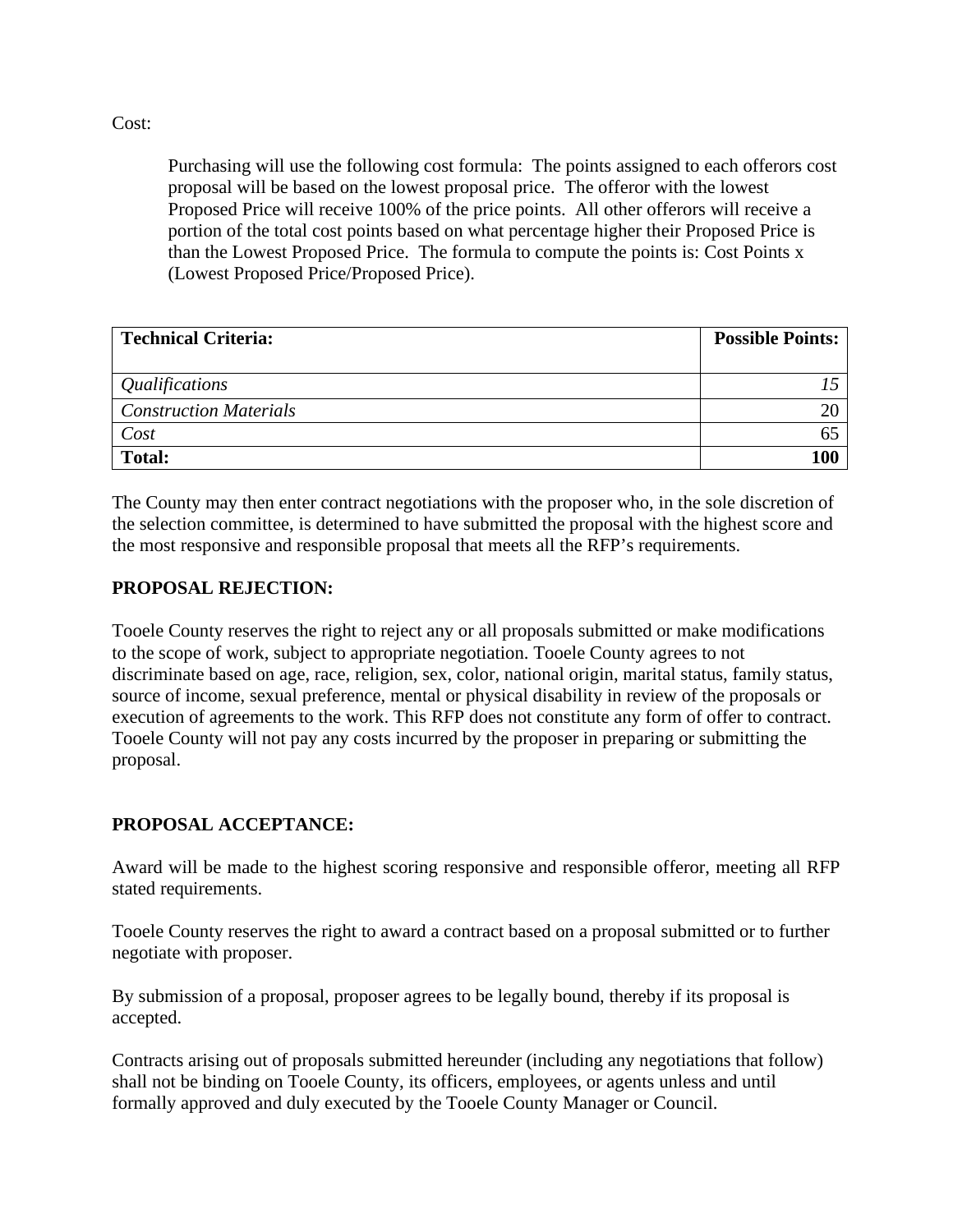#### **NOTIFICATION:**

Due to Tooele County Policy, we have to present all responses in a County Council Meeting, and get approval on the selected vendor prior to award. This process can take some time, and because of this, the posting will be closed on the State Purchasing Solicitation U3P Website. Following the County Council Meeting where the award is approved, all responders will receive an email notification of the results. Attendance of County Council Meeting are also permitted. County Council Meeting information can be found on the County Website (tooeleco.org).